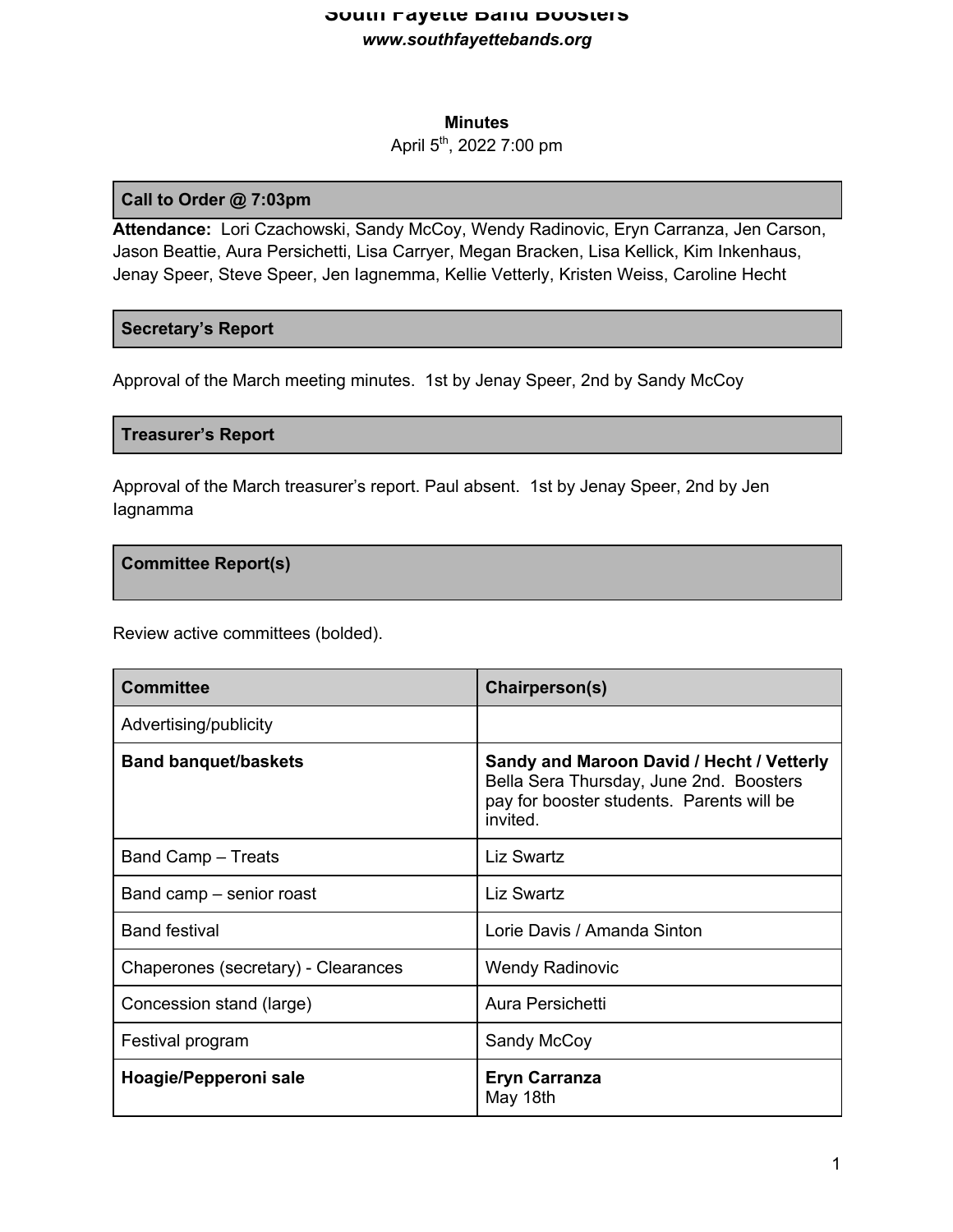| <b>Homecoming Carnival</b>             | <b>Rhonda Fratto</b>                                                                                                                                                                                                                                                                                                                                                     |
|----------------------------------------|--------------------------------------------------------------------------------------------------------------------------------------------------------------------------------------------------------------------------------------------------------------------------------------------------------------------------------------------------------------------------|
| Lottery ticket fundraiser (treasurer)  | <b>Paul Swartz</b>                                                                                                                                                                                                                                                                                                                                                       |
| <b>Miley's Racetrack</b>               | Lorie Davis / shadow needed<br>Lorie absent. Pay is \$14/hr, kids 14+ can<br>work, every Saturday, possibly Fri/Sun, work<br>concession stand food only, not cash register,<br>gate duty as well                                                                                                                                                                         |
| <b>Nominating Committee - officers</b> | Lori Czachowski / Sandy McCoy<br>VP and Treasurer positions need to be filled.<br>Duties explained to membership. Kelly<br>Vetterly offers to run for Treasurer. Kim<br>Inkenhaus suggested maybe her husband will<br>run for VP. Jenay Speer may consider<br>running as well.                                                                                           |
| <b>Scholarship</b>                     | <b>Caroline Hecht</b><br>Received 8 applications. Need 4th judge to<br>evaluate. Winner announced at concert.                                                                                                                                                                                                                                                            |
| <b>Scrip Program</b>                   | <b>Lisa Kellick</b><br>Ongoing                                                                                                                                                                                                                                                                                                                                           |
| Signup.com (secretary)                 | <b>Wendy Radinovic</b>                                                                                                                                                                                                                                                                                                                                                   |
| <b>Star Lake</b>                       | <b>Heather and Jason Beattie</b><br>Insurance policy expires July 30th. 1st event<br>June 2nd. Trying to get enough ppl for 2<br>booths. Insurance could be between \$15-50<br>per person depending on how many sign up.<br>Can easily make that money back plus more<br>in one night.                                                                                   |
| Stromboli                              | Amy Garbin                                                                                                                                                                                                                                                                                                                                                               |
| Uniforms                               | Jen lagnemma / Jenay Speer                                                                                                                                                                                                                                                                                                                                               |
| Video / Website                        | Marsha McFalls / shadow needed<br>Absent. Ms. Carranza spoke. If no parent<br>volunteers, offer role to student, either one of<br>Mr. Cap's students and offer stipend, or band<br>student and make it officer/leadership position<br>such as webmaster. We have domain for<br>another year. Need someone to do<br>performance recordings and also end of year<br>video. |
| Water and snacks                       | <b>Steve Speer</b>                                                                                                                                                                                                                                                                                                                                                       |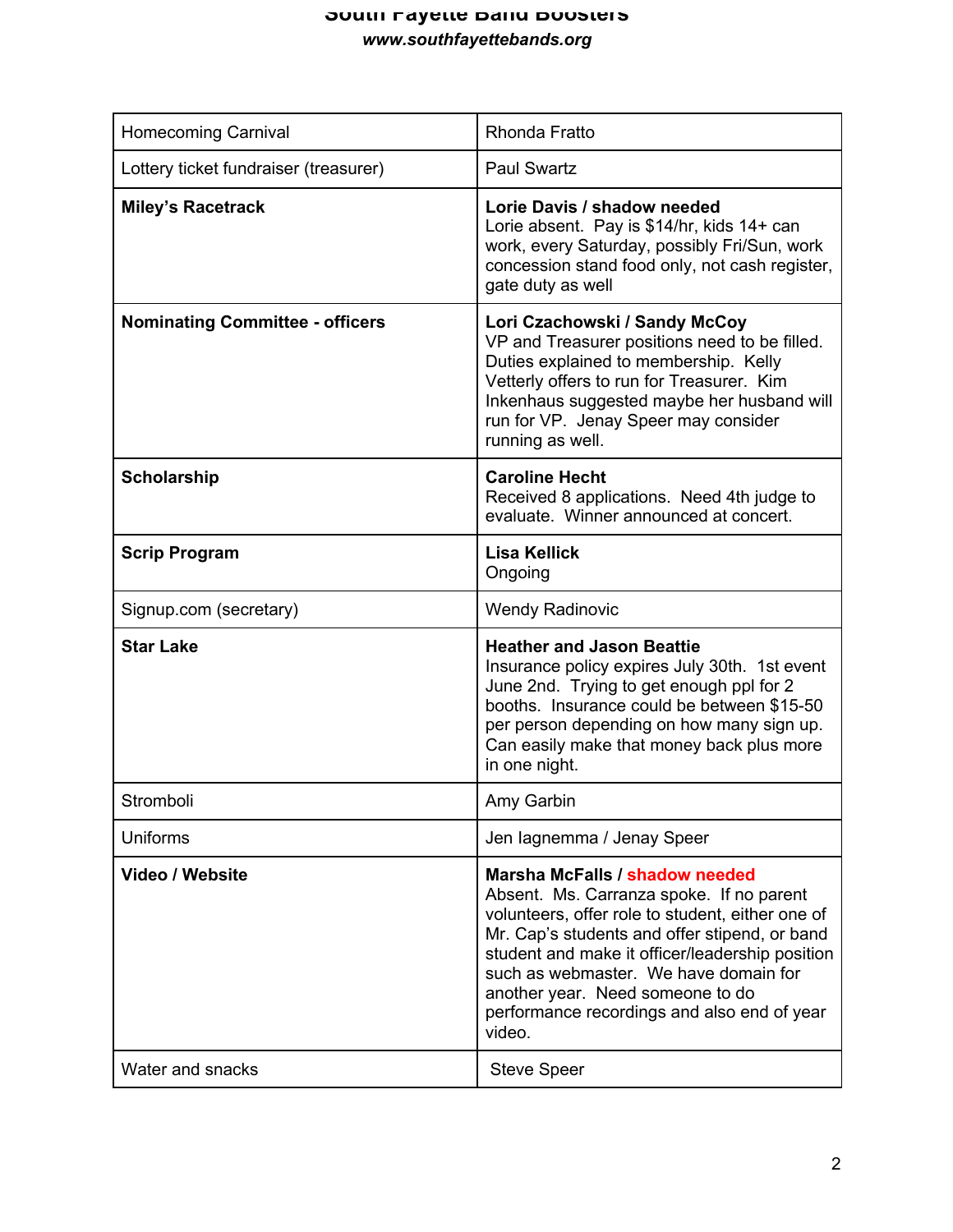| Wreath sale | Charlene Pauline / Jenny Carson |
|-------------|---------------------------------|

#### **Old or Unfinished Business**

- Band videos Marsha McFalls (see committee report)
	- o On band website
		- Southfayettebands.org
		- Password lgm2122
- Scholarship all applications have been passed to the Judges. The winners will be announced at the Band Concert in May (see committee report)
- Star Lake Please forward the invoice to Paul (see committee report)

#### **New Business and Announcements**

- PPMS Miley's racetrack
	- Lori Davis has all of the forms and schedule. We need a coordinator (see committee report)
- Nominations for board positions Vice President & Treasurer
	- (see committee report)

# **Director's Report**

#### **Eryn:**

- Hoagie/Pepperoni Sale Spring (see committee report) Need volunteers for pick up
- Video/ website possible student to run next year. Fernando Persichetti did the festival (see committee report)
- PMEA band is having a concert Apr 22&23. Need help
	- pizzas, Costco/Sam's runs, food servers
- Memorial Day parade Bridgeville May  $30<sup>th</sup>$
- Band Festival September 24, 2022
	- Sept 9th Youth Night
	- 1st weekend October Hoco
- -Lettering in Band based off of points for participation and attendance
- -Orchestra and Band concert Tuesday, May 3rd.
- -Kennywood Parade, no date yet
- -Band Camp, only first year and seniors go on July 18/19, all start on 20th

 - Band will have large concession stand again this year. 5 home games. Will have different volunteers pick up food each week. Need 2 co-chairs to run the stand. Ms. Carranza will assign every family a volunteer spot working the concession stand.

- Musical was awesome, full fine arts department presentation